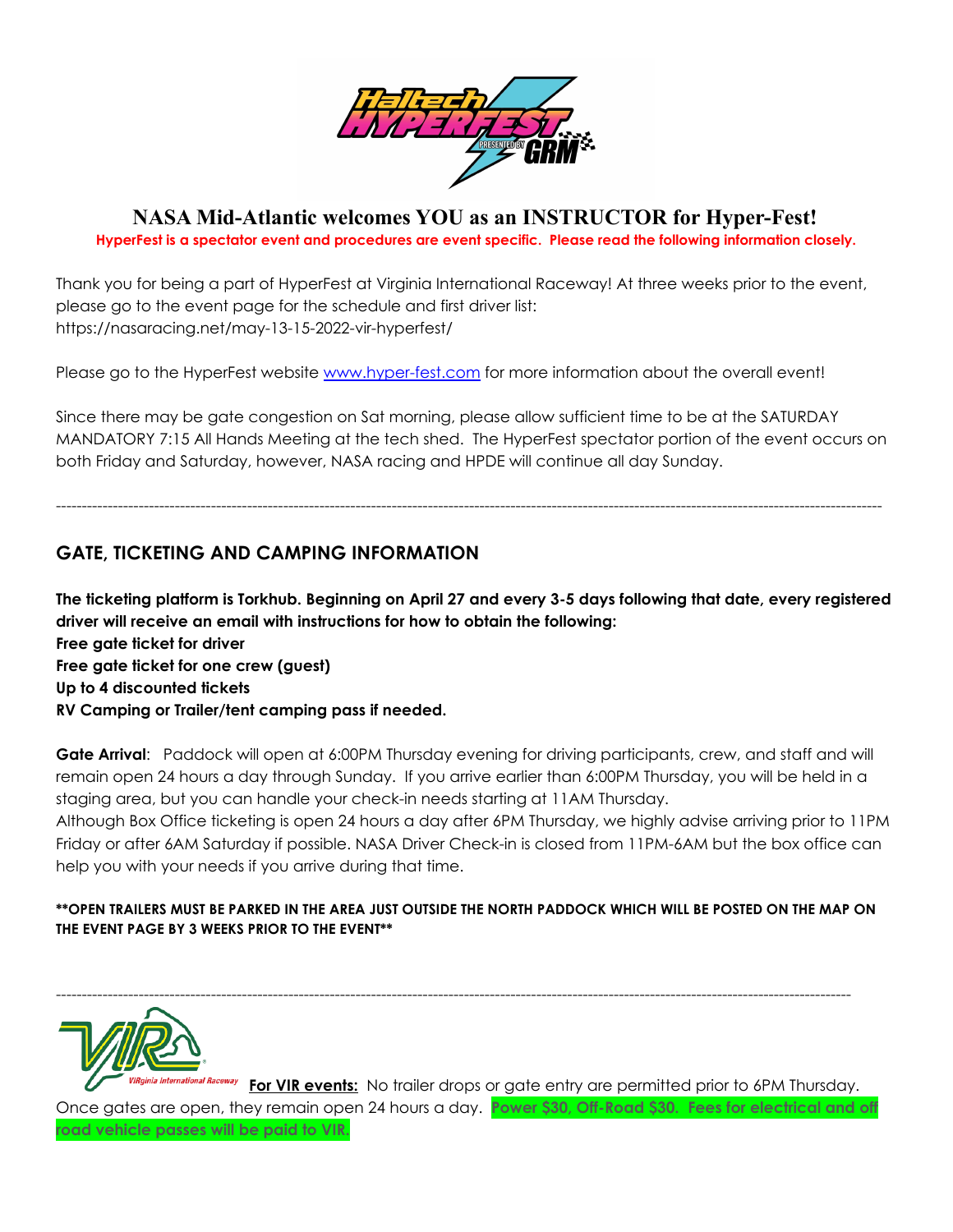**Parking:** There MAY be assigned paddocking. The paddock map will be posted at event page at nasaracing.net. There will also be overflow sections if you arrive and your assigned area is full. You will need to put the paddock sticker you are given at check-in on your upper driver's side windshield. You will not be allowed in the paddock without this pass, and there will also be a paddock marshall checking for paddock stickers inside the paddock. Each driver is allowed one support vehicle per registered driver. This is the vehicle that will be allowed in and out of the paddock. Friends, crew and family MUST park in general parking. No exceptions. There will be shuttles that provide transportation.

**Saving spaces:** You may save one space for a driving participant until 8AM on Friday morning. This must be marked by standard yellow "caution" tape or cones and must be removed at 8AM on Friday morning. PLEASE CONSERVE SPACE. If you are using more space than you should (tow/support vehicle, racecar), you will be required to condense your space. AGAIN, friends, crew, and family MUST park outside of the race paddock.

**Saturday evening party**: For the Hyperfest event, trophies for race winners are presented Saturday evening in the spectator area. Information regarding special free festivities for you will be discussed at the All Hands Meeting. Please ask at registration if you have any questions.

### **NASA Club Codes and Regulations/ NASA Mid-Atlantic Supplemental Regulations: You are responsible for knowing the information at these links:**

<https://nasaracing.net/wp-content/uploads/ma-supp-ccr.pdf>

<https://nasa-assets.s3.amazonaws.com/document/document/282/2021.8.3.pdf>

---------------------------------------------------------------------------------------------------------------------------------------------

# **INSTRUCTOR PROCEDURES:**

**YOU MUST WEAR BOTH WRISTBANDS (gate and driver wristbands) ALL WEEKEND. YOU MUST ATTEND THE 7:15AM Instructor Meeting on Saturday in the classroom and check to see meeting time on Sunday.** At the instructor meeting, you will receive a packet with all materials. Instructors will tech their own cars. If you have a completed tech form, you will be given a packet of materials to include: tech sticker for you, instructor wristband, info sheet, and student assignments. You will also be given tech stickers for your student(s). As at all our events, instructors will meet with their student on grid prior to the student's first track session. If the student has a completed tech form and passes your tech inspection, you will give them a tech sticker. For this reason, it is important to report to grid at least 15 minutes prior to the student's first on-track session. By instructors completing the tech inspection, it saves everyone from long lines at tech and helps you to become familiar with the car and student. If you have any concerns about this process, please e-mail Jack McAfee at [jmcafee@nasaracing.net](mailto:jmcafee@nasaracing.net) LUNCH IS PROVIDED UPSTAIRS IN THE CONTROL TOWER.

You must complete the tech form here and give to Jack McAfee or Brian Haggard at the instructor meeting: <http://nasaracing.net/tech/>

Although we try our best to make announcements for your track time, you should pay careful attention to the time and what group is on track so you will know when to report to grid. Always be aware of what group is prior to yours so you will know when to report to grid and when to report for your students.

**CAR NUMBER:** Your car number is your 1st preference unless you are notified of the need to change. **You are** responsible to have your car numbered before it will be allowed on the track. We do not provide numbers.

**CANCELLATION POLICY:**